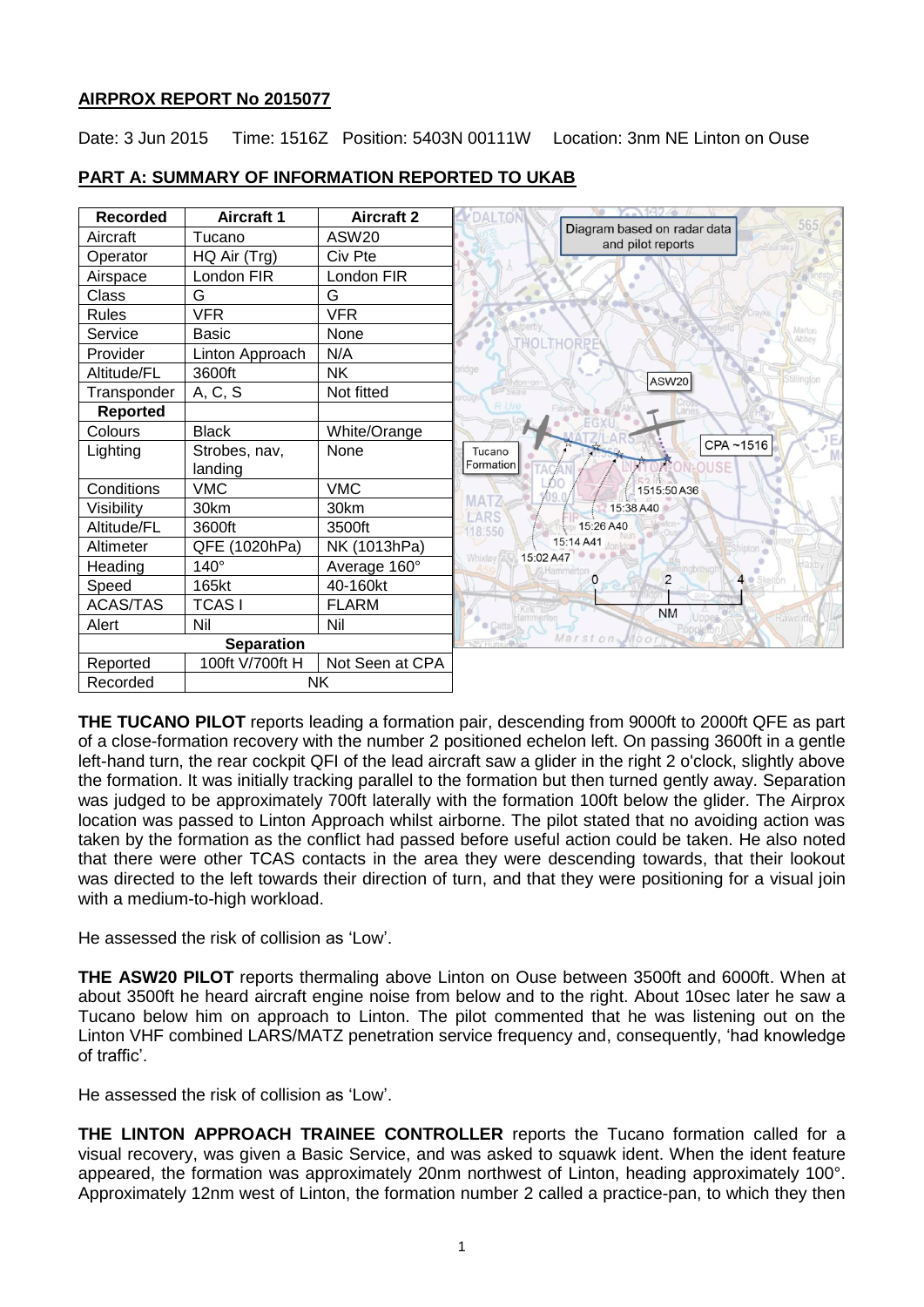received a steer of 090°. The formation then requested to join via the overhead, not below 3000ft QFE. A climb-out restriction was placed with Tower, not above 2000ft QFE. At this time Linton had radar traffic in the approach lane, approaching 4nm and 12nm. The formation was passed this information. The formation informed him that there was a glider present in the overhead, at 3600ft. No Airprox was called on frequency. There was no primary contact on the glider, probably due to it being close to the overhead, within the cone of silence. The glider subsequently appeared on radar approximately 3nm southeast of Linton.

He perceived the severity of the incident as 'Low'.

**THE LINTON APPROACH SCREEN CONTROLLER** reports the Tucano formation called for a visual join when about 10nm west of Linton. They were put on a Basic Service and given airfield details. Linton were using RW21RH and the formation requested to route through the overhead, west to east, not below 3000ft while conducting a practice emergency. This was approved and they continued as requested. Whilst in the overhead they reported that they had become visual with a glider about 2nm east of the overhead at about 3600ft and that they had passed approximately 500ft from it. There was no primary radar return in this position at the time and there had been no observance of a track entering the area of the airfield overhead. Subsequently a faint radar return became visible and tracked eastwards away from the airfield.

He perceived the severity of the incident as 'Low'.

**THE LINTON SUPERVISOR** reports he did not witness the incident; however, once he had been informed of the event, he 'checked on FLARM' to see if there was any glider activity in the vicinity but could not see any FLARM contacts. He stated that the unit's workload at the time was medium-tolow.

### **Factual Background**

The weather at Linton was recorded as follows:

METAR EGXU 031450Z 27012KT 9999 SCT044 SCT250 15/04 Q1022 BLU NOSIG METAR EGXU 031550Z 27011KT 9999 FEW046 16/03 Q1023 BLU NOSIG

### **Analysis and Investigation**

#### **Military ATM**

The incident occurred on 03 Jun 15 at 1516 between a pair of Tucanos, under a Basic Service with Linton Approach, and a glider.

At 1511:24, the formation requested a visual recovery and Linton Approach agreed a Basic Service, with a squawk ident at 1511:31. The formation simulated an aircraft system failure and Approach provided a steer for Linton as 090° at 1512:10.

Approach warned the formation of radar traffic approaching Linton at 5nm and the formation requested an overhead join, not below 3000ft. Approach approved the join, not below 3000ft, at 1513:50. At 1515:45, the formation leader transmitted, "[Number 2 C/S]*, glider right one o'clock, high they're* {unintelligible 2 to 3 words} *break*".

At 1516:01, the formation advised Approach of a glider seen at 3600ft, 500ft away. The RAC estimated that CPA occurred between 1516:02 and 1516:10 with the Tucanos at 3300ft. The glider did not appear on any of the radar replays.

The Linton Approach controller had applied a Basic Service and identified the formation to pass Traffic Information on inbound Linton radar traffic. It would appear that the glider was not detected by the Linton radar as a primary return, possibly because it was in the radar overhead.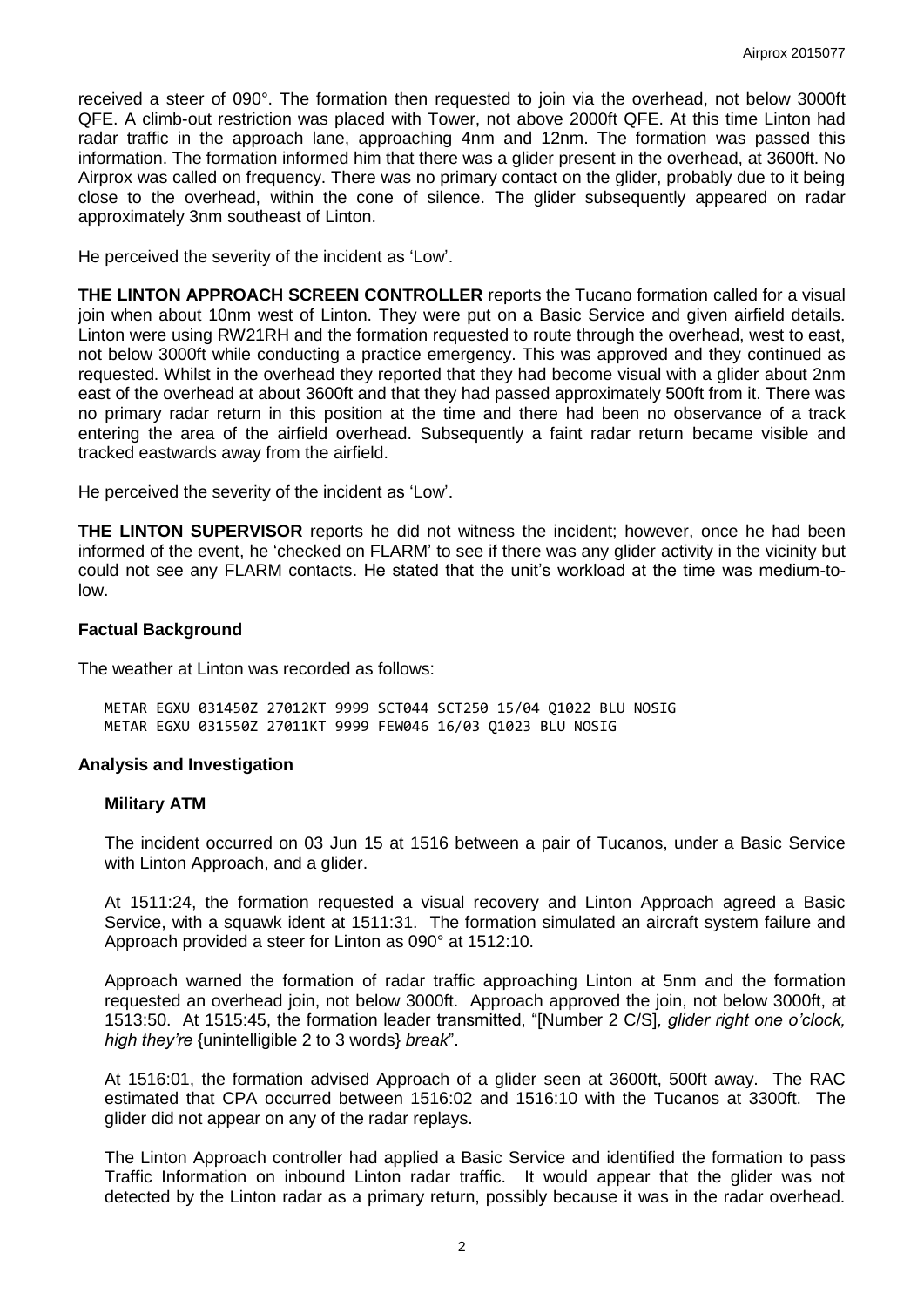Subsequently, a non-squawking return was observed leaving the radar overhead which was believed to be the glider. The formation crews had elected for a visual recovery and were responsible for their own collision avoidance, as per UK FIS; the formation leader had become visual with the glider and called it to the number two in the formation.

The normal barriers for aircraft in Class G airspace under a Basic Service would be ACAS/TAS and the principles of 'see-and-avoid'. The crew were under a Basic Service and routing close to the radar overhead, which would have limited any potential Traffic Information available from ATC. The glider was non-squawking and would not provide a TCAS alert; the formation lead pilot first saw the glider at an estimated 700ft separation with the aircraft already on a diverging path.

### **UKAB Secretariat**

The Tucano and ASW20 pilots shared an equal responsibility for collision avoidance and not to operate in such proximity to other aircraft as to create a collision hazard<sup>1</sup>. If the incident geometry is considered as converging then the Tucano pilot was required to give way to the ASW20<sup>2</sup>. If the incident geometry is considered as overtaking then the ASW20 pilot had right of way and the Tucano pilot was required to keep out of the way of the other aircraft by altering course to the right<sup>3</sup>. The glider did not appear on radar recordings, and CPA was estimated on the basis of the Tucano pilot reporting passing altitude 3600ft.

#### **Comments**

### **HQ Air Command**

This Airprox took place in Class G airspace where both aircraft were perfectly entitled to be operating. The Tucano formation were under a Basic Service which was appropriate for their task at the time. Unfortunately, the limitations of radar cover meant that regardless of which Air Traffic Service was chosen, the controllers were unaware that there was any glider activity in the area. It is pleasing to see that the glider pilot was listening out on his radio; however, a transmission to let ATC know of his presence could have provided enough situational awareness to ATC to pass on to other aircraft thus enabling more focussed lookout.

#### **Summary**

An Airprox was reported when a Tucano formation and an ASW20 flew into proximity at about 1516 on Wednesday 3<sup>rd</sup> June 2015. Both pilots were operating under VFR in VMC, the Tucano formation leader in receipt of a Basic Service from Linton Approach and the ASW20 pilot not in receipt of an Air Traffic Service, but listening out on the Linton VHF combined LARS/MATZ penetration service frequency.

# **PART B: SUMMARY OF THE BOARD'S DISCUSSIONS**

Information available consisted of reports from the pilots of both aircraft, radar photographs/video recordings, reports from the air traffic controllers involved and reports from the appropriate ATC and operating authorities.

The Board first considered the actions of the Linton ATSU. The glider was not fitted with an SSR transponder and so would have presented as a primary return only, as is common with most gliders. Both the Linton Approach Trainee and Screen controllers did not observe an approaching track and the Airprox occurred near the airfield overhead where, it was supposed, the radar could not provide a return. Subsequently, the Screen controller reported observing a faint primary return tracking eastwards, away from the airfield. Members were heartened to learn that the Supervisor had FLARM

 $\overline{a}$ 

<sup>1</sup> SERA.3205 Proximity.

 $2^{2}$  SERA.3210 Right-of-way (c) (2) Converging.

 $^3$  SERA.3210 Right-of-way (c) (3) Overtaking.